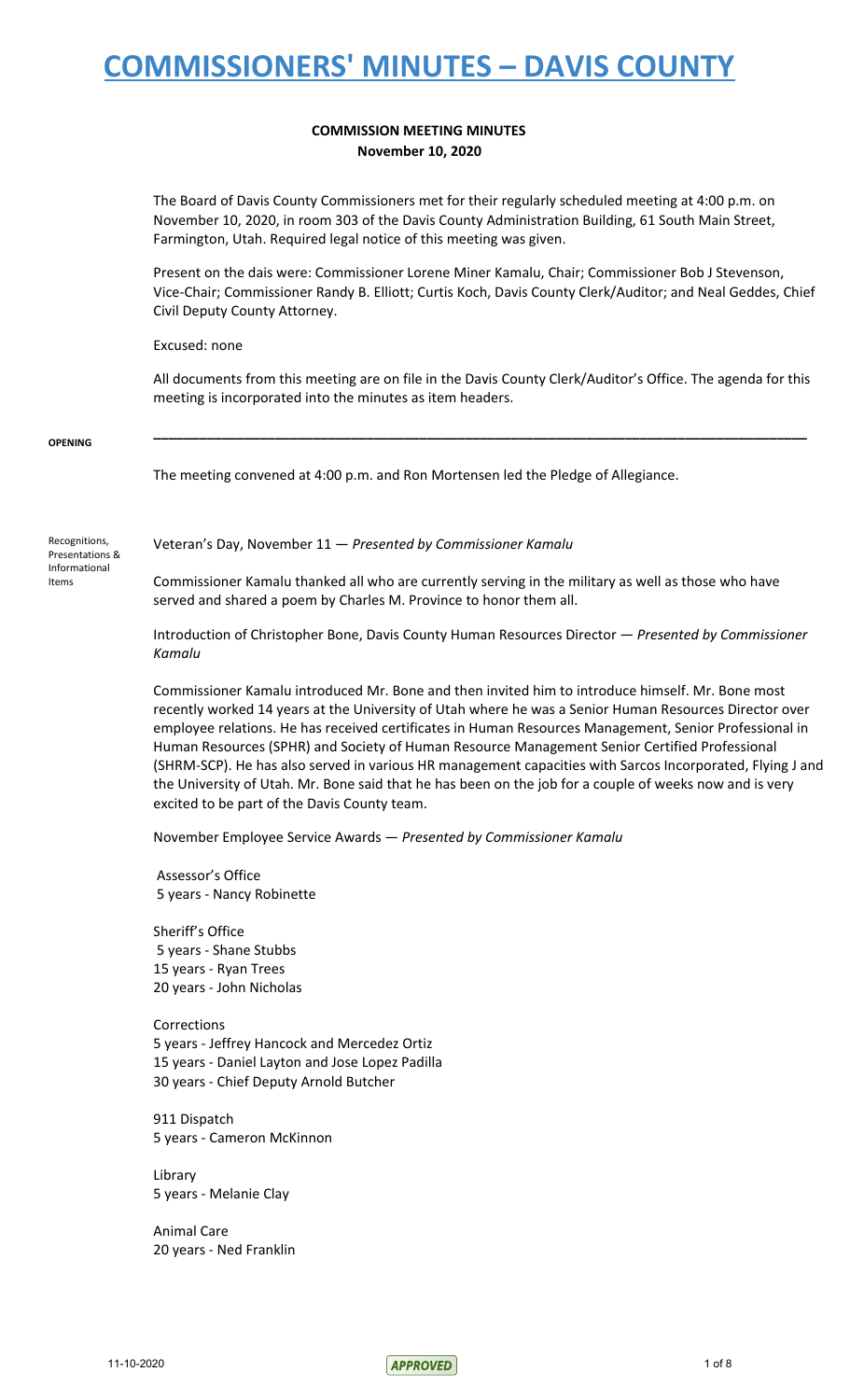RFP Register Report - Benefits Advisor — *Presented by Clerk/Auditor Curtis Koch*

- 1. Arthur J. Gallagher & Co.
- 2. Gygi Capital Management
- 3. HUB International
- 4. Moreton & Company
- 5. NFP
- 6. The Buckner Company
- 7. The Segal Company (Western States), Inc.
- 8. GBS
- 9. USI Insurance Services
- 10. Hays Companies

RFP Register Report - Legacy Events Center (LEC) Architectural Services Phases I,II,III — *Presented by Clerk/Auditor Curtis Koch*

- 1. Arch Nexus
- 2. FFKR Architects
- 3. Modern Out West, PLLC
- 4. Method Studio Inc.
- 5. Architectural Design West
- 6. CRSA
- 7. EDA Architects, INC
- 8. Think Architecture, Inc.

Notice of Intent to Engage in Contract Negotiations with Davis Behavioral Health - E-Cigarette, Marijuana and Other Drug Prevention Grant — *Presented by Clerk/Auditor Curtis Koch*

Clerk/Auditor Curtis Koch added that the Buckner Group was listed in the last meeting as applying for the e-cigarette RFP when in fact they were applying for the benefits RFP.

**\_\_\_\_\_\_\_\_\_\_\_\_\_\_\_\_\_\_\_\_\_\_\_\_\_\_\_\_\_\_\_\_\_\_\_\_\_\_\_\_\_\_\_\_\_\_\_\_\_\_\_\_\_\_\_\_\_\_\_\_\_\_\_\_\_\_\_\_\_\_\_\_\_\_\_\_\_\_\_\_\_\_\_\_\_\_\_\_**

**PUBLIC COMMENTS**

The public was invited to make comments to the Commission.

Ron Mortensen, a Member of the Bountiful Veterans Park Board of Directors, commented that the Bountiful Veterans Park is being constructed entirely with private funding and volunteer contributions. He added that this park mirrors the way the WW2 Memorial in Washington, DC was built. Veterans and individuals that donate take pride in the park. He thanked the Commission for recognizing veterans and encouraged their continual support and invited others to donate on the website bountifulveteranspark.org. He informed the Commission that a large dedicatory celebration was meant to be held on November 11, 2020 but it has been postponed. There will be a private dedicatory ceremony and hopes to have a larger ceremony next year.

#### **BUSINESS/ ACTION**

Resolution #Resolution 2020-611 to adopt additional 2020 budget appropriation requests.

**Resolution #2020-611 to adopt additional 2020 budget appropriation requests - funded by new revenues and monies unspent from prior years.** — *Presented by Curtis Koch, Clerk/Auditor*

**\_\_\_\_\_\_\_\_\_\_\_\_\_\_\_\_\_\_\_\_\_\_\_\_\_\_\_\_\_\_\_\_\_\_\_\_\_\_\_\_\_\_\_\_\_\_\_\_\_\_\_\_\_\_\_\_\_\_\_\_\_\_\_\_\_\_\_\_\_\_\_\_\_\_\_\_\_\_\_\_\_\_\_\_\_\_\_\_**

Heidi Voordeckers, Chief Deputy Auditor, spoke on the Resolution, identifying some of the budget changes, informed the Commission of different Covid-19 related items as well as the justice complex project and a change in accounting practices for recognition of revenue between general funds and golf funds that transfer into the tourism fund.

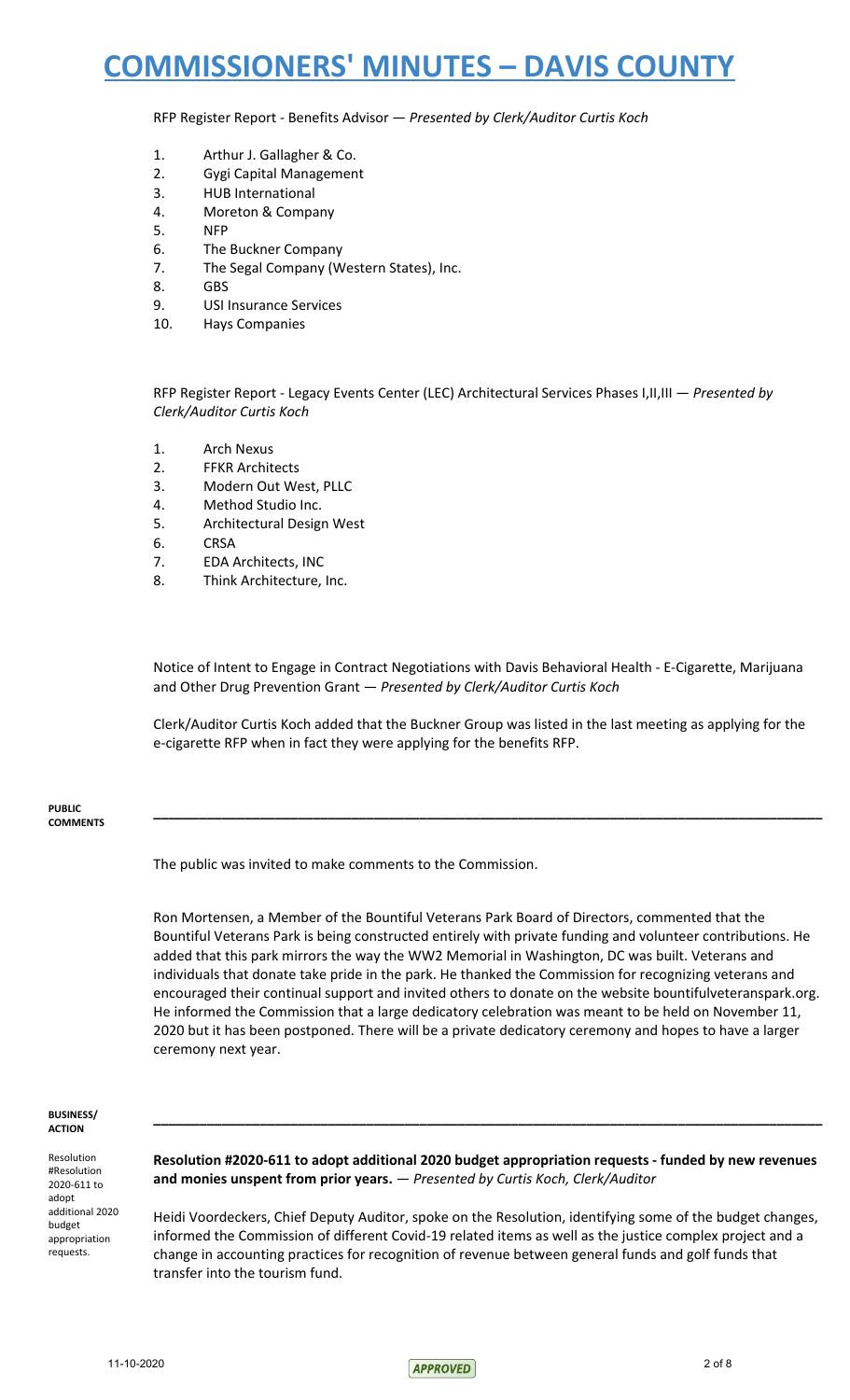| <b>PUBLIC</b><br><b>HEARING</b>                                                                                                   | Commissioner Stevenson motioned to open a public hearing. Seconded by Commissioner Stevenson. All<br>voted Aye.                                                                                                                                                                                                                                                                                                                                                                                                                                                                                                                                                                                                   |
|-----------------------------------------------------------------------------------------------------------------------------------|-------------------------------------------------------------------------------------------------------------------------------------------------------------------------------------------------------------------------------------------------------------------------------------------------------------------------------------------------------------------------------------------------------------------------------------------------------------------------------------------------------------------------------------------------------------------------------------------------------------------------------------------------------------------------------------------------------------------|
|                                                                                                                                   | Commissioner Kamalu asked if there was anyone that would like to comment on the Resolution. There was<br>none.<br>Commissioner Stevenson motioned to close the public hearing and approve [adopt] the additional 2020<br>public budget appropriation request. Seconded by commissioner Elliott. All voted Aye.                                                                                                                                                                                                                                                                                                                                                                                                    |
| Agreement<br>#2020-612 with<br>A Professional<br><b>Appraisal Firm</b><br>LLC for property<br>appeals hearing<br>officer services | Agreement #2020-612 with A Professional Appraisal Firm LLC for property appeals hearing officer services<br>- Presented by Commissioner Kamalu<br>The contract period is 02/28/2025. The payable amount is \$65 per hour.                                                                                                                                                                                                                                                                                                                                                                                                                                                                                         |
| Agreement<br>#2020-613 with<br>D. Randall<br>Henderson for<br>property<br>appeals hearing<br>officer services                     | Agreement #2020-613 with D. Randall Henderson for property appeals hearing officer services -<br>Presented by Commissioner Kamalu<br>The contract period is to 02/28/2025. The payable amount is \$100 per hour.                                                                                                                                                                                                                                                                                                                                                                                                                                                                                                  |
| Agreement<br>#2020-614 with<br>Cache Humane<br>Society for cat<br>sterilization<br>services                                       | Agreement #2020-614 with Cache Humane Society for cat sterilization services - Presented by<br><b>Commissioner Kamalu</b><br>The contract period is 10/06/2020 to 12/31/2020. The payable amount is variable per contract.                                                                                                                                                                                                                                                                                                                                                                                                                                                                                        |
| Agreement<br>#2020-615 with<br>Dr. Eric Clough<br>for veterinary<br>services                                                      | Agreement #2020-615 with Dr. Eric Clough for veterinary services - Presented by Commissioner Kamalu<br>The contract period is $11/10/2020$ to $11/10/2021$ . The payable amount is \$65 per hour.                                                                                                                                                                                                                                                                                                                                                                                                                                                                                                                 |
| Agreement<br>#2020-6160<br>with Resco for<br>walk-in freezer<br>compressor for<br>Davis<br>Conference<br>Center                   | Agreement #2020-6160 with Resco for purchase and installation of walk-in freezer compressor for Davis<br>Conference Center - Presented by Commissioner Kamalu<br>The contract period is $11/10/2020$ to $12/31/2020$ . The payable amount is \$10,040.16.                                                                                                                                                                                                                                                                                                                                                                                                                                                         |
| Agreement<br>#2020-617with<br>Bountiful<br>Community<br>Food Pantry for<br>distribution of<br><b>CARES Act</b><br>funds           | Agreement #2020-617 with Bountiful Community Food Pantry for distribution of CARES Act funds to<br>mitigate the effects of the COVID-19 pandemic - Presented by Commissioner Kamalu<br>Commissioner Kamalu explained that this is an agreement for the distribution of funds from the federal<br>Cares Act to mitigate the effects of the COVID-19 pandemic. The sub-recipient shall provide mortgage<br>assistance to assist persons who reside in Davis County and are affected by COVID-19 allowing them to<br>continue living in their homes. This assistance will help 20 to 25 families or individuals in Davis County.<br>The contract period is 11/15/2020 to 12/31/2020. The payable amount is \$25,000. |
| Agreement<br>#2020-618 with<br>Family<br>Connection<br>Center (dba<br>Open Doors) for<br>distribution of<br><b>CARES Act</b>      | Agreement #2020-618 with Family Connection Center (dba Open Doors) for distribution of CARES Act<br>funds to mitigate the effects of the COVID-19 pandemic - Presented by Commissioner Kamalu<br>Commissioner Kamalu explained that this agreement is slightly different from the former agreement.<br>Stating that the sub recipient shall provide mortgage assistance to assist persons who reside in Davis County<br>and are affected by COVID-19, allowing them to remain living in their own home. This agreement will                                                                                                                                                                                       |

 $APPROVED$  3 of 8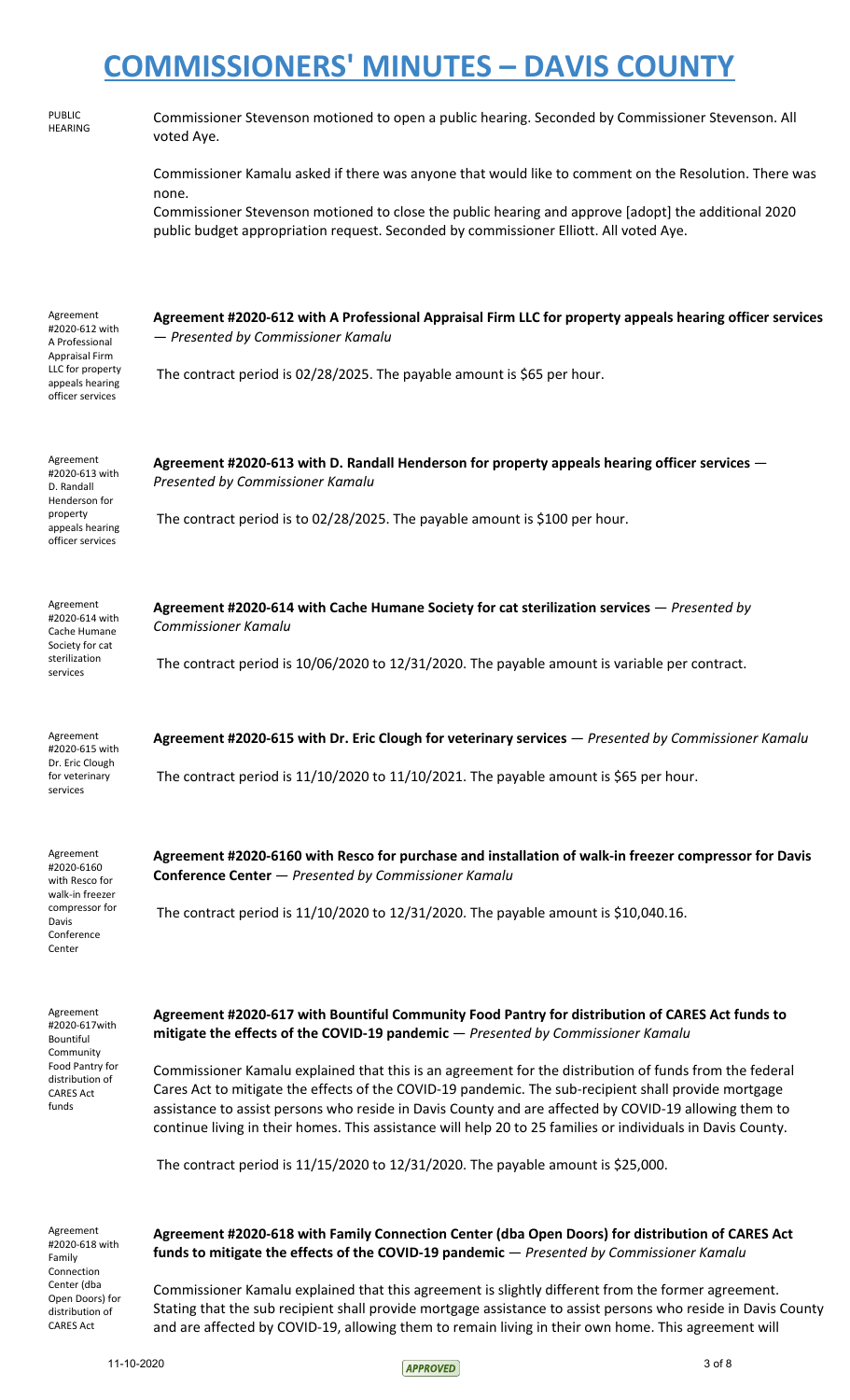|                                                                                                                                                                                           | CONTRIBUTIONERS IVITIVO I LU<br><u>DAVIJ COUNTI</u>                                                                                                                                                                                                                                                                                                                                                                                                                                                                                                  |
|-------------------------------------------------------------------------------------------------------------------------------------------------------------------------------------------|------------------------------------------------------------------------------------------------------------------------------------------------------------------------------------------------------------------------------------------------------------------------------------------------------------------------------------------------------------------------------------------------------------------------------------------------------------------------------------------------------------------------------------------------------|
| funds to<br>mitigate the<br>effects of the<br>COVID-19<br>pandemic                                                                                                                        | provide mortgage assistance to 30 - 40 families and or individuals in Davis County. It will also help to<br>purchase needed foodstuffs providing support to low to moderate income persons in Davis County.<br>Commissioner Kamalu then added how grateful the County is for these community partners and their<br>assistance to help people in need during this pandemic.<br>The contract period is 11/15/2020 to 12/31/2020. The payable amount is \$50,000.                                                                                       |
| Interlocal<br>Agreement<br>#2020-619 with<br>Fruit Heights<br>City to receive<br>50% of Tranche<br>1 CARES Act<br><b>Funds for Davis</b><br><b>CARES Business</b><br><b>Grant Program</b> | Interlocal Agreement #2020-619 with Fruit Heights City to receive 50% of Tranche 1 CARES Act Funds for<br>Davis CARES Business Grant Program - Presented by Commissioner Kamalu<br>Commissioner Kamalu added that this program concluded earlier in the year and that it was a great help to<br>businesses in Davis County and that the Commission is grateful for Fruit Heights City's participation.<br>The contract period is 11/10/2020 to 11/30/2020. The receivable amount is \$92, 289.                                                       |
| Agreement<br>#2020-620<br>Temporary<br>Access License<br>to Strong<br><b>Solutions LLC</b>                                                                                                | Agreement #2020-620 Temporary Access License to Strong Solutions LLC for access to, through and across<br>the Flood Control Facilities and/or real property owned or otherwise controlled by Davis County -<br>Presented by Commissioner Kamalu<br>Commissioner Kamalu stated that this is a standard procedure involving the Davis County Public Works<br>upper storage area tax id number 11-0 through 0-5-002 and 11-117-0030 real property owned or otherwise<br>controlled by Davis County.<br>The contract period is 11/10/2020 to 12/10/2020. |
| Appointment<br>#2020-621<br>Request<br>appointment of<br>Matthew Brady<br>to the Davis<br>County Library<br>Board                                                                         | Appointment #2020-621 Request appointment of Matthew Brady to the Davis County Library Board –<br>Presented by Commissioner Kamalu<br>The contract period is 10/01/2020 to 09/30/2024.                                                                                                                                                                                                                                                                                                                                                               |
| Amendment<br>#2017-373-C<br>with Hunter &<br>Company<br>Communication<br>s LLC                                                                                                            | Amendment #2017-373-C with Hunter & Company Communications LLC for additions to Scope of Services<br>and extension of contract date for legislative consulting services - Presented by Commissioner Kamalu<br>The contract period is $11/01/2020$ to $10/31/2022$ . The payable amount is \$5,750.                                                                                                                                                                                                                                                   |
| #2020-622<br><b>Update Policy</b><br>for Cremation<br>of Indigent<br>Persons within<br>Davis County<br>and Affidavit of<br>Indigency                                                      | Update Policy #2020-622 for Cremation of Indigent Persons within Davis County and Affidavit of<br><b>Indigency</b> - Presented by Commissioner Kamalu<br>Policy update takes place 11/10/2020 with no ending date.                                                                                                                                                                                                                                                                                                                                   |
| Amendment<br>#2017-20-A<br>with Golf<br>Compete, Inc.<br>dba ForeUp for<br>stripe credit<br>card processing                                                                               | Amendment #2017-20-A with Golf Compete, Inc. dba ForeUp for stripe credit card processing -<br>Presented by Commissioner Kamalu<br>The contract begins $01/01/2021$ with no ending date. The payable amount is 2.65% processing fees & a flat<br>10 cents transaction fee.                                                                                                                                                                                                                                                                           |
| Donation<br>agreement<br>#2020-623 with<br>Brad Stone to                                                                                                                                  | Donation agreement #2020-623 with Brad Stone to cover costs and expenses for constructing the Pierre<br>Hualde Memorial Bridge at the 18th Hole - Presented by Commissioner Kamalu                                                                                                                                                                                                                                                                                                                                                                   |

cover costs and

 $11-10-2020$  4 of 8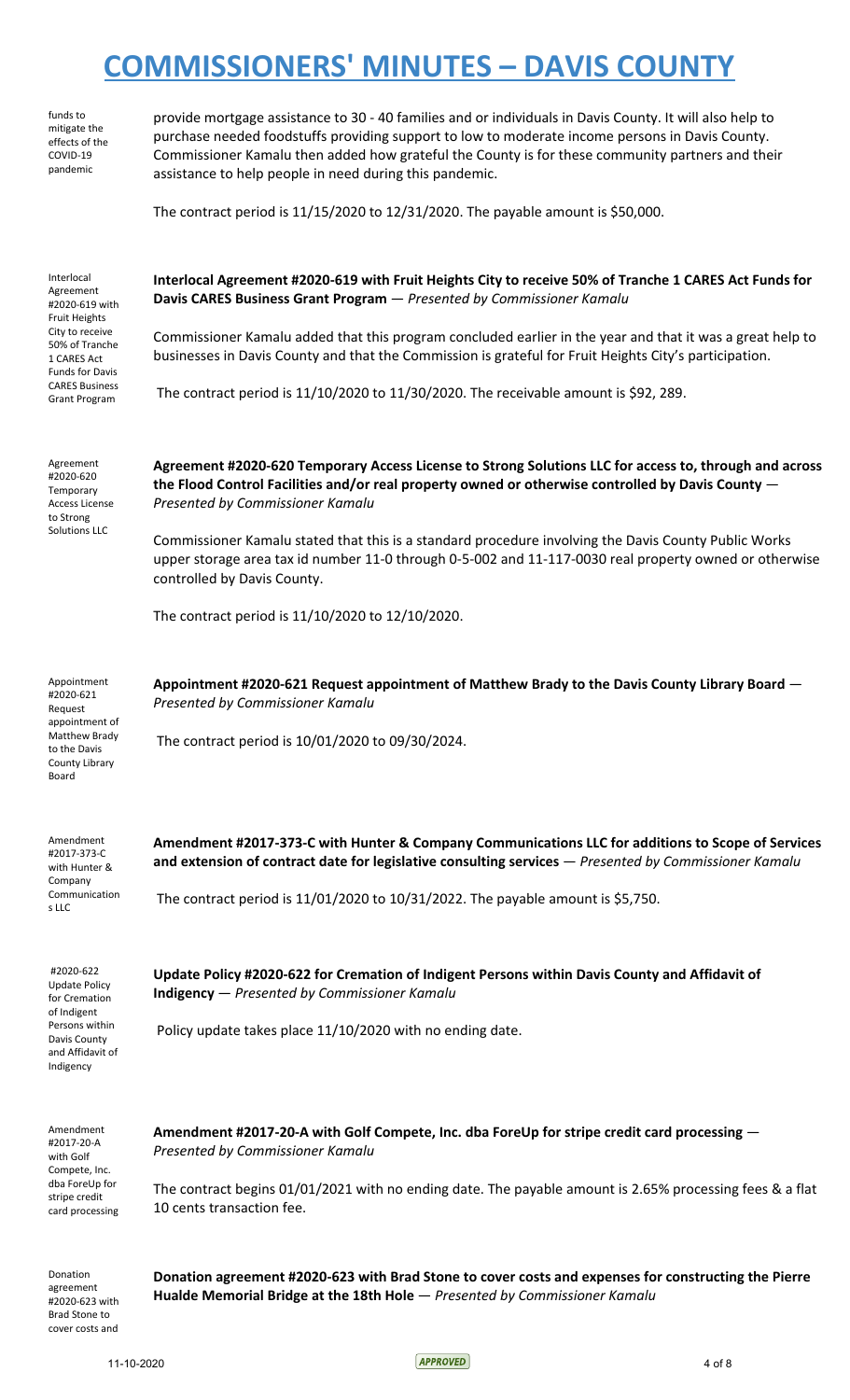| expenses for  |
|---------------|
| constructing  |
| the Pierre    |
| Hualde        |
| Memorial      |
| <b>Bridge</b> |

The contract period is 11/06/2020 to 11/10/2020. The receivable amount is \$12,178.97.

| Ratification of<br>Agreement<br>#2020-624 with                                                           | Ratification of Agreement #2020-624 with Rocky Mountain Asphalt Rejuvenation for asphalt preventative<br>maintenance on main parking - Presented by Commissioner Kamalu                                                          |
|----------------------------------------------------------------------------------------------------------|----------------------------------------------------------------------------------------------------------------------------------------------------------------------------------------------------------------------------------|
| Rocky<br>Mountain<br>Asphalt<br>Rejuvenation                                                             | The payable amount is \$14,601.30.                                                                                                                                                                                               |
| Amendment<br>#2020-320-A<br>with Utah Dept.<br>of Health for                                             | Amendment #2020-320-A with Utah Dept. of Health for additional funding to increase clinic capacity and<br>provide COVID-19 vaccinations - Presented by Commissioner Kamalu                                                       |
| additional<br>funding to<br>increase clinic<br>capacity and<br>provide<br>COVID-19<br>vaccinations       | The contract period is 10/01/2020 to 06/30/2021. The receivable amount is an increase of \$115,892.                                                                                                                              |
| Agreement<br>#2020-625 with<br>Utah Dept. of<br>Health for                                               | Agreement #2020-625 with Utah Dept. of Health for authorization to make presumptive eligibility<br>determinations in Baby Your Baby program - Presented by Commissioner Kamalu                                                   |
| authorization to<br>make<br>presumptive<br>eligibility<br>determinations<br>in Baby Your<br>Baby program | The contract period is 10/14/2020 to 09/30/2021.                                                                                                                                                                                 |
| Agreement<br>#2020-626 with<br>Healthcare                                                                | Agreement #2020-626 with Healthcare Waste Services for biohazard waste disposal for Davis County<br>Health Department - Presented by Commissioner Kamalu                                                                         |
| <b>Waste Services</b><br>for biohazard<br>waste disposal<br>for Davis<br>County Health<br>Department     | The contract period is 11/10/2020 to 11/9/2023. The payable amount is based on a monthly schedule.                                                                                                                               |
| Agreement<br>#2020-627 with<br>Utah Highway<br>Safety Office<br>for funding to                           | Agreement #2020-627 with Utah Highway Safety Office for funding to support child passenger safety<br>program designed to increase the use of appropriate safety restraint systems $-$ Presented by<br><b>Commissioner Kamalu</b> |
| support child<br>passenger<br>safety program                                                             | The contract period is 10/01/2020 to 09/30/2021. The receivable amount is \$10,000.                                                                                                                                              |
| <b>Summary List</b><br>#2020-628 of<br>MOUs (8)<br>providing RSVP                                        | Summary List #2020-628 of MOUs (8) providing RSVP volunteers at Animal Care and elementary schools<br>- Presented by Commissioner Kamalu                                                                                         |
| volunteers at<br>Animal Care<br>and elementary                                                           | This memo of understanding provides RSVP volunteers to help with services at the locations listed.                                                                                                                               |
| schools                                                                                                  | 1. Animal Care of Davis County                                                                                                                                                                                                   |
|                                                                                                          | 2. E.G. King Elementary School                                                                                                                                                                                                   |
|                                                                                                          | <b>Holt Elementary School</b><br>3.<br>Knowlton Elementary<br>4.                                                                                                                                                                 |
|                                                                                                          | 5. Reading Elementary                                                                                                                                                                                                            |
|                                                                                                          | 6. Safe Harbor Crisis Center                                                                                                                                                                                                     |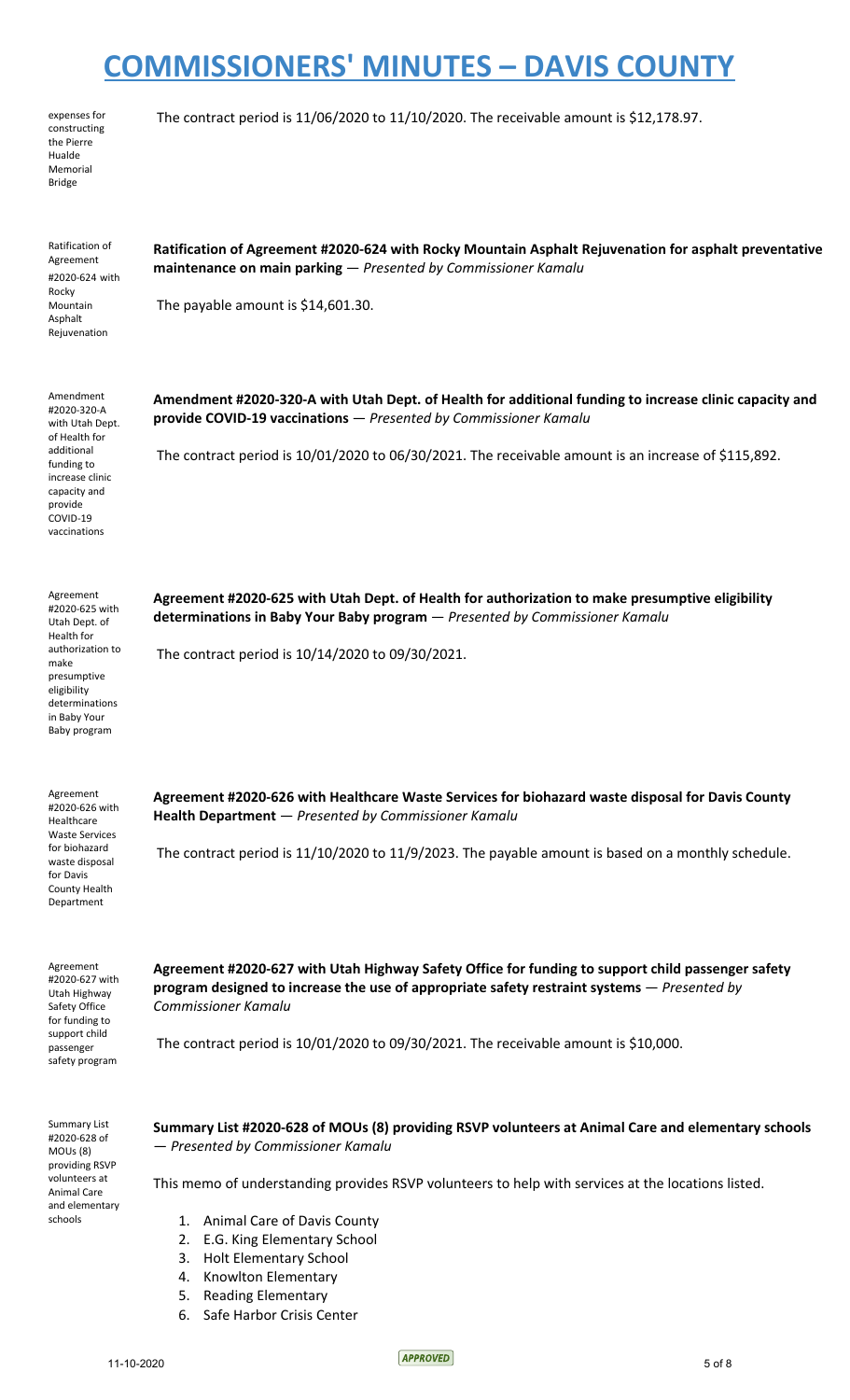- 7. Sam Morgan Elementary
- 8. West Clinton Elementary

Terms begin 11/10/2020 with no ending date.

| Agreement<br>#2020-629 with<br>Robert I. Merrill<br>Co. for<br>installation of<br>automatic<br>sliding door and<br>ADA operators<br>at North Davis<br>Senior Center | Agreement #2020-629 with Robert I. Merrill Co. for installation of automatic sliding door and ADA<br>operators at North Davis Senior Center - Presented by Commissioner Kamalu<br>The contract period is 10/27/2020 to 12/31/2020. The payable amount is \$28,105.                                                                                                                                                                                                                                        |
|---------------------------------------------------------------------------------------------------------------------------------------------------------------------|-----------------------------------------------------------------------------------------------------------------------------------------------------------------------------------------------------------------------------------------------------------------------------------------------------------------------------------------------------------------------------------------------------------------------------------------------------------------------------------------------------------|
| Notice to<br>Proceed<br>#2020-563-A<br>with Acme<br>Construction,<br>Inc.                                                                                           | Notice to Proceed #2020-563-A with Acme Construction, Inc. for Mill Creek Sediment Basin Concrete<br>Floor Project 2020-563 - Presented by Commissioner Kamalu<br>The contract period is 9/30 2020 to 9/30/2021.                                                                                                                                                                                                                                                                                          |
| Agreement<br>#2020-630 with<br>Jones &<br>Associates<br>Consulting<br>Engineers, Inc.<br>for engineering<br>services                                                | Agreement #2020-630 with Jones & Associates Consulting Engineers, Inc. for engineering services for<br>design, drawings and construction management of Ewe Turn street rebuild in Farmington - Presented by<br><b>Commissioner Kamalu</b><br>The contract period is $11/10/2020$ to $11/10/2021$ . The payable amount is \$19,173.                                                                                                                                                                        |
| Agreement<br>#2020-631 with<br>Alex and<br>Natalie<br>Lawrence for<br>Kerrybrook<br>Drive project in<br>Kaysville                                                   | Agreement #2020-631 with Alex and Natalie Lawrence for Kerrybrook Drive project in Kaysville -<br>Presented by Commissioner Kamalu<br>Commissioner Elliott explained that the county had a project next to the home of Mr. and Mrs. Lawrence<br>and needed to remove some landscape in their yard including a fence. Therefore this item is a<br>reimbursement so they can replace the fence that was removed.<br>The contract period is $11/10/2020$ to $11/10/2021$ . The payable amount is \$2,058.30. |
| Agreement<br>#2020-632<br>Agreement<br>with Salt Lake<br>Wholesale<br>Sports                                                                                        | Agreement #2020-632 with Salt Lake Wholesale Sports - sponsorship for law enforcement training -<br>Presented by Commissioner Kamalu<br>The contract period begins on 11/3/2020 with no ending date. The receivable amount is \$200.                                                                                                                                                                                                                                                                      |
| Agreement<br>#2020-633<br>Training<br>Reimbursement<br>Agreement<br>with James<br>Snow                                                                              | Agreement #2020-633 Training Reimbursement Agreement with James Snow - for Special Functions and<br>Law Enforcement Training, wages and benefits - Presented by Commissioner Kamalu<br>The contract period is $11/3/2020$ to $11/3/2022$ . The payable receivable amount is \$14,030.                                                                                                                                                                                                                     |
| Memo of<br>Understanding<br>#2020-634 with<br>the Federal<br>Bureau of<br>Investigation<br>(FBI)                                                                    | Memo of Understanding #2020-634 with the Federal Bureau of Investigation (FBI) - to formalize<br>relationships between the FBI and Davis County Sheriff's Office and delineate responsibilities of the -<br>Wasatch Metro Drug Task Force (WMDTF) - Presented by Commissioner Kamalu<br>Terms begin 10/30/2020.                                                                                                                                                                                           |

11-10-2020 6 of 8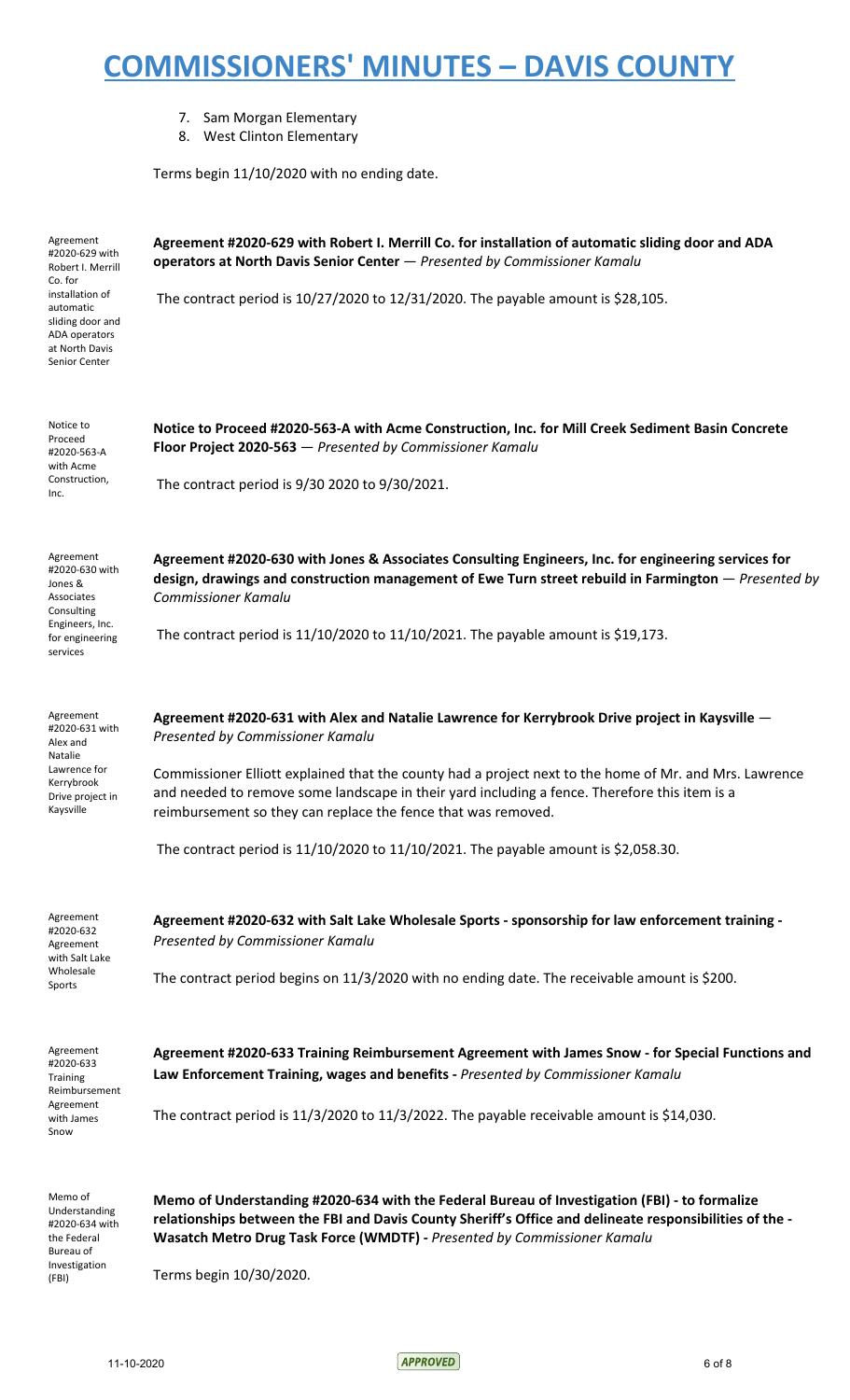Agreement #2020-635 with the Federal Bureau of Investigation (FBI)

**Agreement #2020-635 with the Federal Bureau of Investigation (FBI) - cost reimbursement to pay overtime for deputies assigned to WMDTF, expenses for detection, investigation and prosecution of crimes against the United States -** *Presented by Commissioner Kamalu*

The contract period begins 10/30/2020 with no ending date.

Motion to Approve all business/action items: Com.Stevenson Seconded: Com. Elliott All voted Aye

Commissioner Elliott moved to recess to Board of Equalization. Commissioner Stevenson seconded the motion. All voted Aye.

**\_\_\_\_\_\_\_\_\_\_\_\_\_\_\_\_\_\_\_\_\_\_\_\_\_\_\_\_\_\_\_\_\_\_\_\_\_\_\_\_\_\_\_\_\_\_\_\_\_\_\_\_\_\_\_\_\_\_\_\_\_\_\_\_\_\_\_\_\_\_\_\_\_\_\_\_\_\_\_\_\_\_\_\_\_\_\_\_**

**BOARD OF EQUALIZATION**

Property Tax Register Property Tax Register matters were presented by Curtis Koch, Davis County Clerk/Auditor, as follows:

#### **Auditor's Adjustments**

- Recommendation of denial of tax exempt request for Liberty Hills Academy

#### **Appeals**

- Evaluation corrections or changes of \$7,475,900 on seven different properties (Land and Building Value Changes).
- Seven changes in value of over one million dollar adjustments.
- One no change in value report for various properties listed.

#### **Abatements**

Late abatement request totalling \$34,040.46

#### **Corrections**

Two exempt entity purchases, one exemption of the sale of land, six veteran exemptions for the year 2019 and one property that was an exempt entity under assessor adjustments totaling \$2,224,796.

#### **Assessor's Adjustments**

Various corrections recommended totalling \$2,224,796.

Motion to Approve: Com. Elliott Seconded: Com. Stevenson All voted Aye

Commissioner Elliott moved to reconvene the Commission Meeting. Commissioner Stevenson seconded the motion. All voted Aye.

**\_\_\_\_\_\_\_\_\_\_\_\_\_\_\_\_\_\_\_\_\_\_\_\_\_\_\_\_\_\_\_\_\_\_\_\_\_\_\_\_\_\_\_\_\_\_\_\_\_\_\_\_\_\_\_\_\_\_\_\_\_\_\_\_\_\_\_\_\_\_\_\_\_\_\_\_\_\_\_\_\_\_\_\_\_\_\_\_**

**CONSENT ITEMS**

Indigent Hardship Abatement Register

**Indigent Hardship Register**

Commissioner Stevenson motioned to approve applicants 1 - 9 and deny applicants 10 - 13. Commissioner Elliott seconded the motion. All voted Aye.

Commission Meeting Minutes

#### **Meeting Minutes**

Meeting Minutes for Davis/Weber Counties Joint Public Hearing - October 14, 2020, were presented for approval.